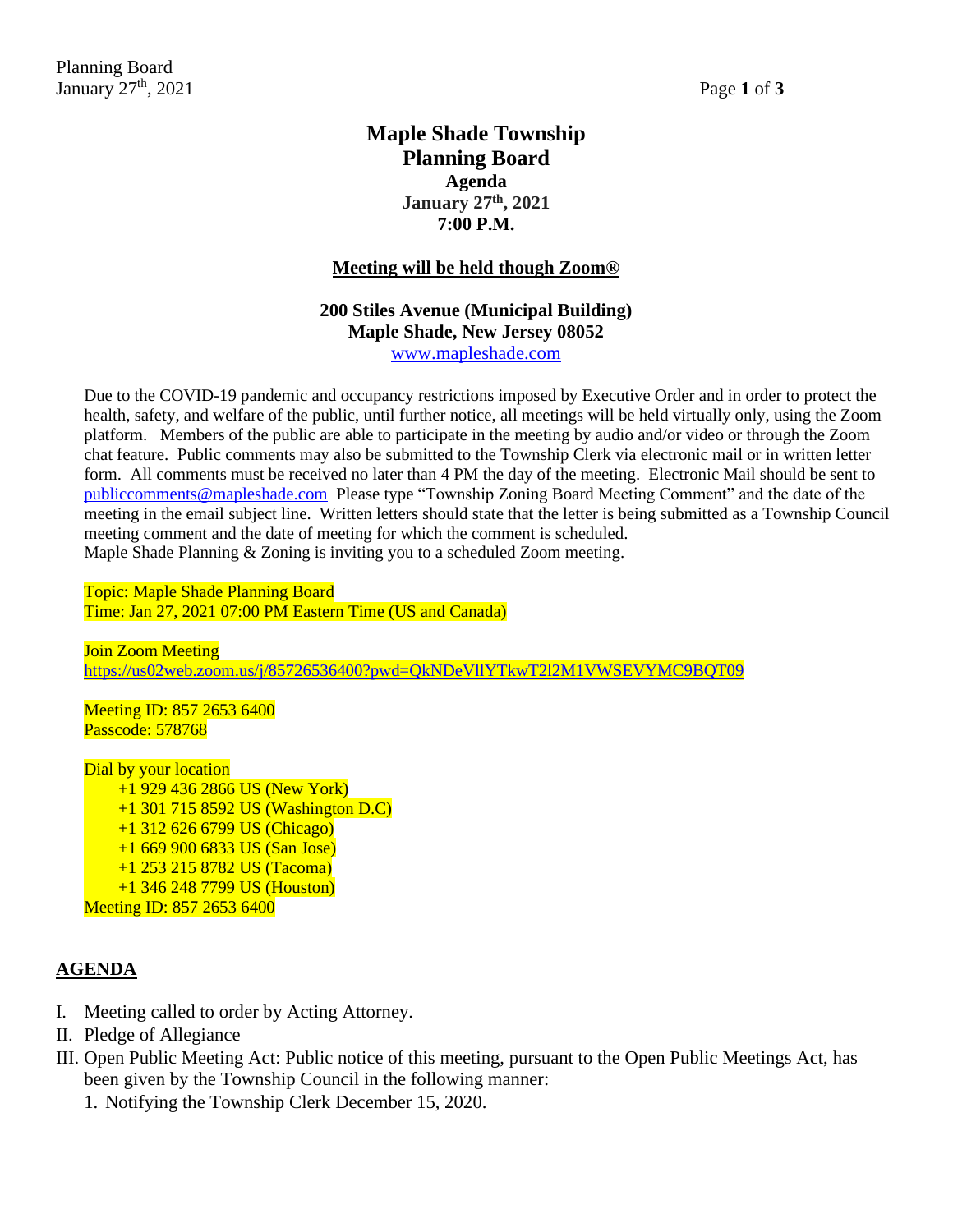- 2. Mailing Notice to the Courier Post, The Central Record & Burlington County Times on December 15, 2020.
- 3. Posting Notice on the Official Municipal Bulletin Board on December 15, 2020.
- 4. Board Agendas; Meeting Minutes; Planning and Zoning Information and Application Forms can be downloaded from the Township website:<https://www.mapleshade.com/planning-zoning>

#### **IV. Oath of Office:**

| 1. Justin Bennett     | Class IV         | December 31, 2024 |
|-----------------------|------------------|-------------------|
| 2. Robert Wilt        | Class IV         | December 31, 2024 |
| 3. Thomas Mastrangelo | Class IV         | December 31, 2023 |
| 4. Fred Turek         | Alternate #1     | December 31, 2022 |
| 5. Rob Wells          | Alternate #2     | December 31, 2021 |
| 6. Nelson Wiest       | Class I Member   | December 31, 2021 |
| 7. Susan Danson       | Class II Member  | December 31, 2021 |
| 8. Sandy Nunes        | Class III Member | December 31, 2021 |

## **Roll Call**:

- 1. Nelson Wiest, Mayor & Member
- 2. Sandy Nunes, Deputy Mayor & Council
- 3. Joseph Dugan, Member
- 4. Susan Danson, Member
- 5. Justin Bennett, Member
- 6. MaryAnne Constantine, Member
- 7. Thomas Mastrangelo, Member
- 8. Theresa Porrini, Member
- 9. Robert Wilt, Member
- 10. Fred Turek, Alternate #1
- 11. Rob Wells, Alternat #2

## **V. Organization of the Board:**

- a. Nomination of Chair.
- b. Nomination of Vice Chair.
- c. Nomination of Attorney.
- d. Appointment of Engineer.
- e. Appointment of Secretary.
- f. Appointment of Environmental Engineer.
- g. Consent Approval of Meeting dates for the year as set by Council.
- h. Consent Approval of Official Newspaper authorized by Council. Courier Post, the Central Record and Burlington County Times

## **VI. Continued Business:**